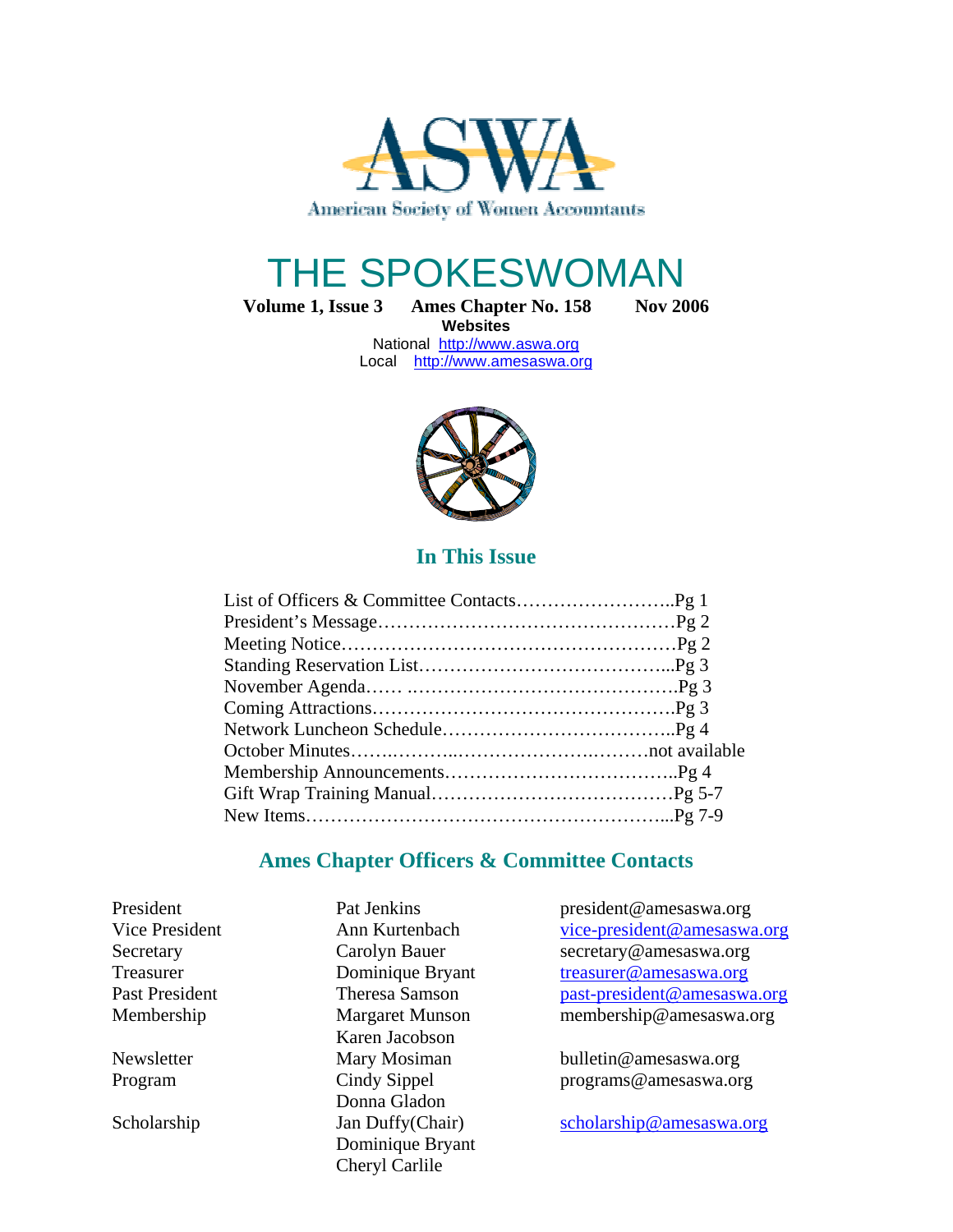MISSION STATEMENT: to enable women in all accounting and related fields to achieve their full personal, professional and economic potential and to contribute to the future development of their profession.



## **President's Message**

Last week I ran into a man I worked for twenty years ago. When he asked me what Larry and I had been doing since we saw him last (about 8 years ago), I couldn't think of anything specific to say. I think I got so busy trying to get through my hectic work and life schedules, that I missed much of my life's story unfolding. I have reached a point in my life where I have become very aware of this and am trying to change. I recently read a quote from Socrates:

> I believe that we cannot live better than in seeking to become still better than we are.

At first glance, many people would assume this means to be more successful in your work, but I think it has a different intent. I think it means we need to strive to make our whole life more valuable to ourselves and the ones we love. There is no better time to do that than November, the month of Thanksgiving. I hope you all stop to really think about how good your life is and revel in it. I wish you all peace in your life and a valued life story.

Pat

**November 15th 2006 Meeting Notice**  Ames Chapter #157 Wednesday, November 15th, 2006 Buford's Restaurant Bunkhouse 2601 East 13<sup>th</sup> Street, Ames Networking 5:30 Speaker 6:00 Dinner/Meeting 7:00

**Topic: "Mobbing in the Workplace" Speaker: Gail Pursell Elliott Co-Author of the book "Mobbing in the Workplace" (CEU available for this presentation)** 

Dinner Reservations by noon Tuesday, September 12th, 2006 Donna Gladon 515-233-6554 Email:donnagladon@yahoo.com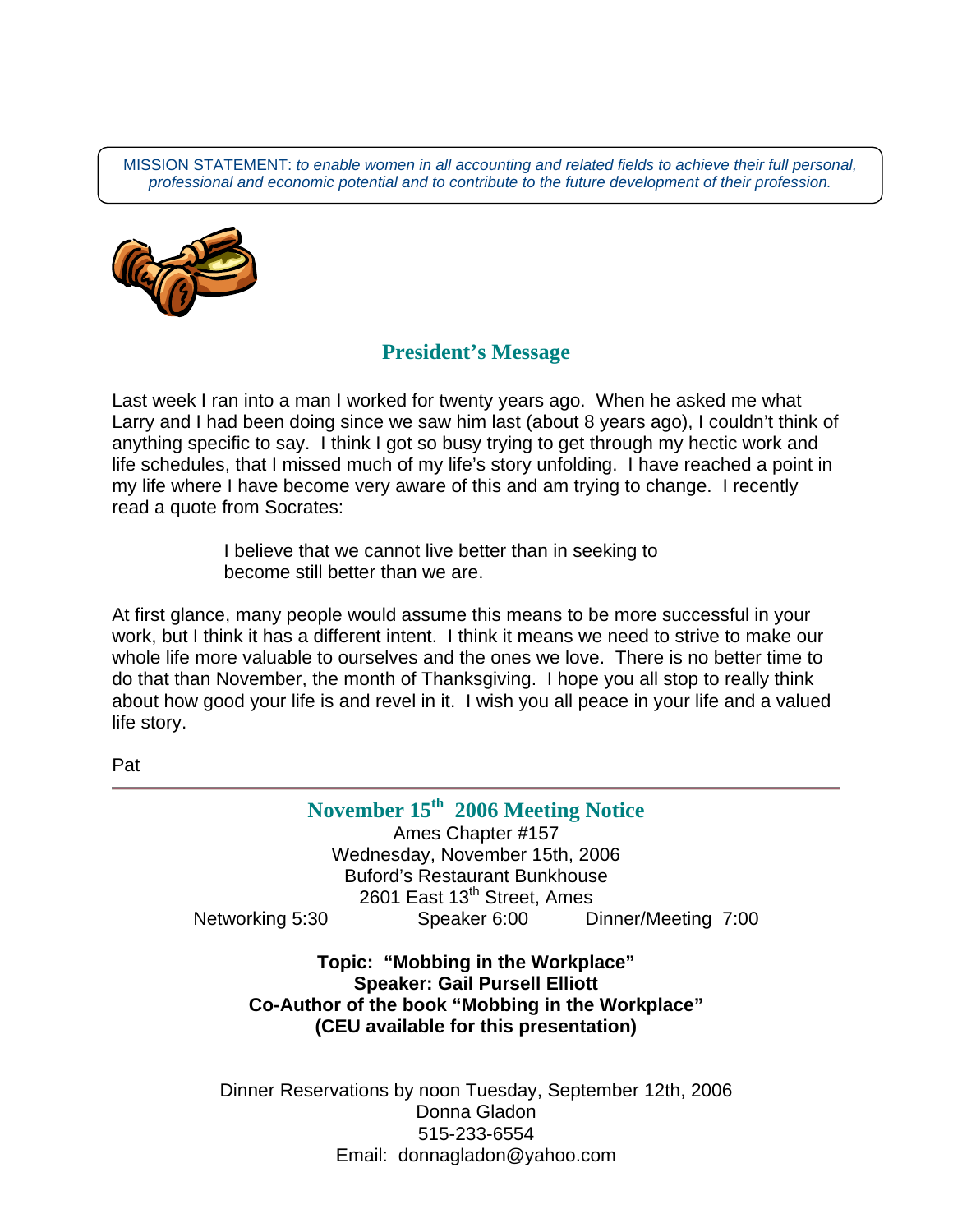# **Standing Reservation List**

(Call only if you will NOT be attending)

Cindy Sippel Jan Duffy Karen Jacobson Kate Mulder Kara Mikesell Theresa Samson Ann Kurtenbach

If you would like to be added to the Standing Reservation List, please contact Kate Mulder at 515-382-1500 or cmulder@nev.hfmgt.com

# **Agenda**

#### **American Society of Women Accountants Ames Chapter #158 November 15, 2006**

- 1. Call to Order
- 2. Quorum
- 3. Approval of September Minutes
- 4. Treasurer's Report
	- a. Monthly Report
- 5. Committee Reports
	- a. Membership
	- b. Program
	- c. Bulletin
	- d. Scholarship
- 6. Old Business
	- a. Gift Wrapping at North Grand Mall Theresa & Karen
	- b. Joint Meeting with Des Moines Chapter
- 7. New Business
- 8. Announcements
	- a. Next Meeting-Dec 20 Holiday Potluck
	- b. Networking Lunch Fri., Dec. 1 at Panera Bread RSVP by noon Nov 30.
- 9. Adjournment

# **Coming Attractions**



**Meeting Dates Location/Time Speaker/Topic** 12/20/06 To Be Announced Holiday Potluck Party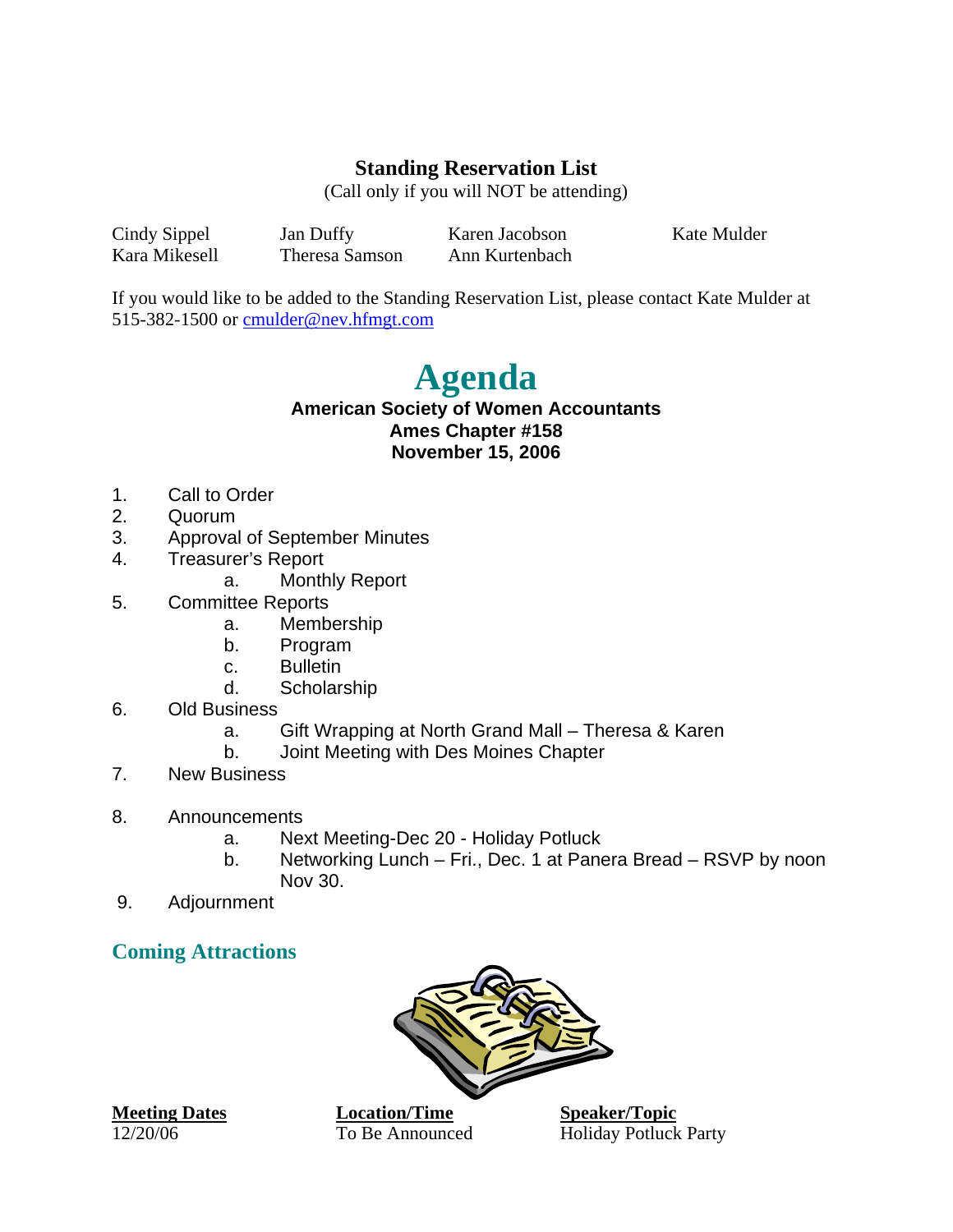

#### **Networking Luncheons**

RSVP to Karen Jacobson at 294-9388 or 733-2660…….. kjacobso@iastate.edu (Note there is no "n" on jacobson)

|              |                      |       | RSVP by            |
|--------------|----------------------|-------|--------------------|
| Date         | Location             | Time  | noon on            |
| Fri 12/1     | Panera Bread         | 12:00 | <b>Thurs 11/30</b> |
| Fri 12/29    | Aunt Maude's         | 12:00 | <b>Thurs</b> 12/28 |
| Tues $1/30$  | The Café             | 12:00 | Mon $1/29$         |
| Tues 2/27    | Olde Main Brewing Co | 12:00 | Mon $2/26$         |
| Thurs $3/29$ | Dublin Bay           | 12:00 | Wed 3/28           |
| Mon $4/30$   | Lucullan's           | 12:00 | Fri 4/27           |
| Thurs $5/31$ | La Fuente            | 12:00 | Wed 5/30           |
| Fri $6/29$   | Wallaby's            | 12:00 | Thurs $6/28$       |

#### **Announcements**

#### Conference Information:

The fourth annual Contemporary Issues in Accounting Conference at Iowa State University will be held on December 18, 2006. Eight hours of continuing education will be available. Watch your mail for a postcard with more information. We appreciate the support that ASWA members have provided us with in the past, and hope you will consider attending again this year.

## **Job Opening Notice:**

.

There is a job opening for an Accounting Manager for Eaton Corporation in Belmond, IA. Information available by searching on http://www.EatonJobs.com.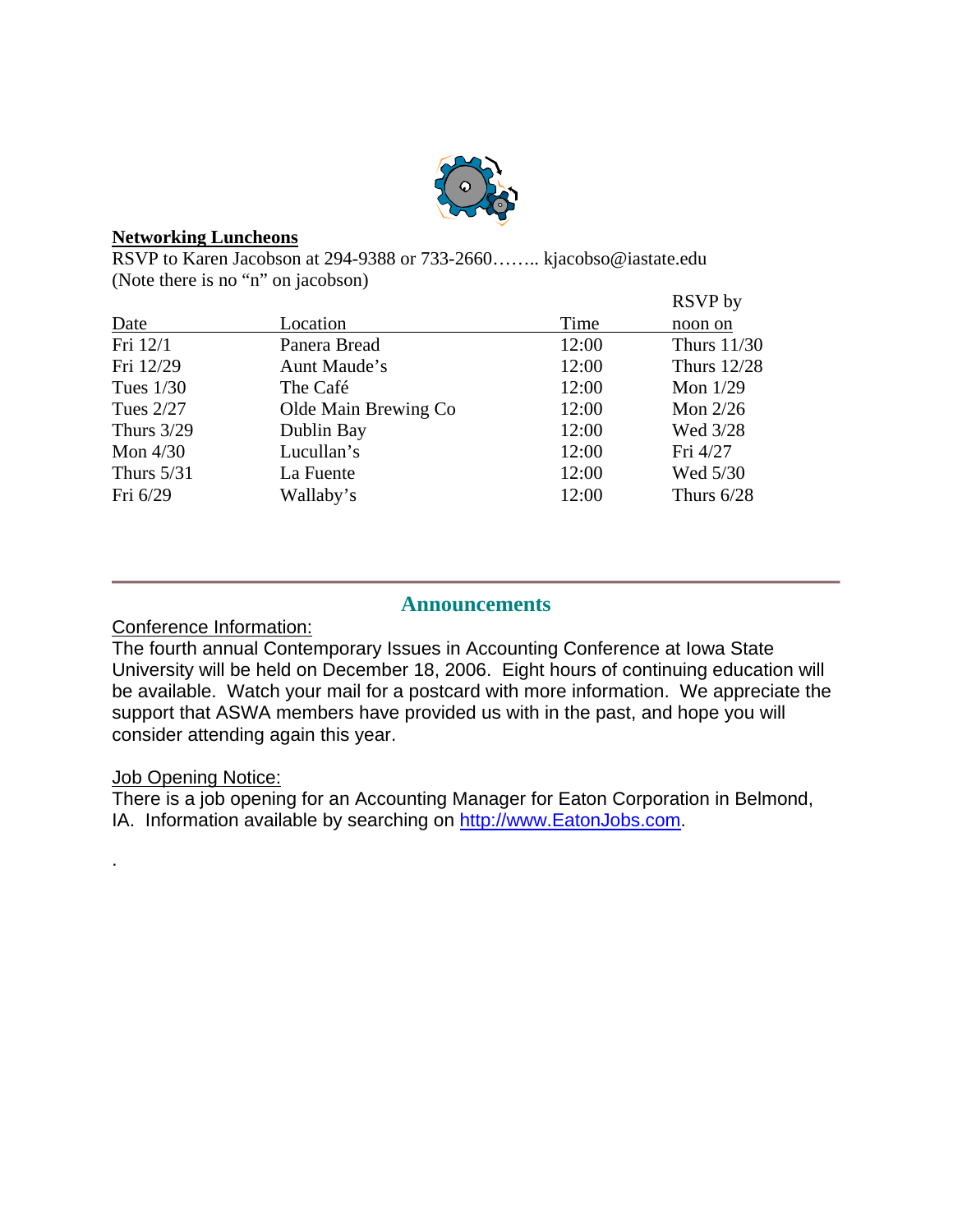#### **GIFT WRAP TRAINING OUTLINE**

Things to bring along: Instruction book, tape measure, box, paper, ribbon, tally, change order form

- 1. 2006 - This is our  $32<sup>nd</sup>$  year wrapping gifts at North Grand Mall for ABWA and the first year for a joint ASWA/ABWA project. Some of us were here in 1974, and believe me, we=ve come a long way baby.
- 2. First and most important thing to remember is that we wouldn=t be able to do this project without the Mall support. They give us the space free of charge. They provide, set up and decorate our booth. They provide signage throughout the Mall and advertising in their ads and flyers. They sponsor special events (like free wrapping) to benefit our project. Please remember to thank them when talking to any of the management team, and never bad mouth them. If you have a concern or complaint, bring it to someone on the committee. It is possible that there is a misunderstanding that can be addressed.
- 3. The Gift Wrap Instruction Book is a binder that contains all kinds of information that will be useful to you as you work at the booth. The book will always be at the booth, and it is a good idea to read through it the first time you work when you aren=t busy. It contains instructions for:
	- A. filling out tallies
	- B. doing deposits
	- C. opening the booth
	- D. closing the booth
	- E. ordering supplies
	- F. determining prices
	- G. handling special promotions

It also contains a price list, the official schedule and a list of workers and their phone numbers.

- 4. When you arrive at the booth (which you should do about 10 minutes before your scheduled start time) you should help to restock supplies that are needed, talk to the workers that will be leaving to see if there are packages waiting to be picked up or any other special instructions that need to be passed on. If you are scheduled to work the first shift of the day, Monday through Friday, you will need to pick up bags at  $1<sup>st</sup>$  National Bank at 24<sup>th</sup> and Grand.
	- a. There will be a locked bag that contains the change for the drawer, and a zipper bag which will contain the deposit slip from the day before.
	- b. The bank is open inside at 9 am. The drive up window opens earlier and you can pick up the bags there sometimes, but occasionally they will not be ready before 9. On the days that we open before 10 am, communicate with your co-workers and have one pick up change while one goes to the booth. It should only be a few minutes.
	- c. When you get to the Mall, the key to open the change bag will be in the drawer.
	- d. The deposit slip from the day before should be put in the bag at the Mall marked Gift Wrap Chair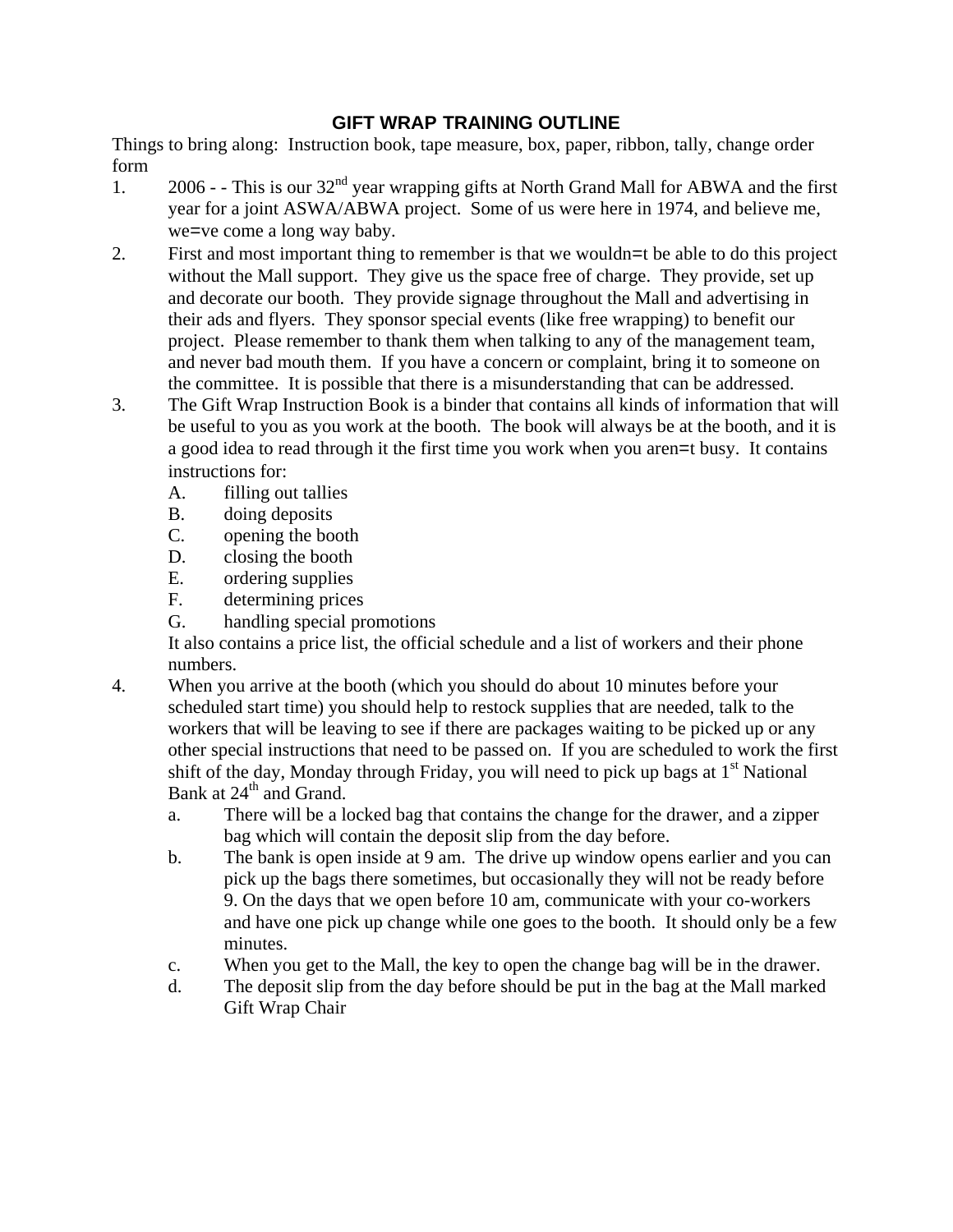- e. Occasionally you will find money in the bag with the deposit slip. This will happen when the shift from the night before determined that more change was needed and they did a request for change. Just put that money in the change drawer along with the other money. You should have approximately \$100 in change to start the day.
- 5. Sheets are in the Instruction Book if anyone would like an application for scholarships sent to them. Just record their name and address and our individual groups can take care of after the holidays.
- 6. When packages are brought to wrap, fill out a talley for each customer. (Explain Talley) If they leave the packages and don=t wait, be sure to get a name and phone number. All packages should be paid for when dropped off if possible.
- 7. Prices are set as inexpensive as possible. Even if you think it is too much, a lot of thought has gone into the prices and a lot of volunteer work goes into this project, so don=t cut prices. The one exception to this is if you are able to use scraps for small packages there is a little leeway. Just remember that we have to purchase the boxes, tissue paper, wrapping paper, ribbon, bows and tags.
- 8. Wrapping 24" or 30" wide paper, measuring, scraps, minimal ribbon, one bow per package
- 9. We welcome any boxes that you can save at home and bring to use, however, don=t bring a truck load the first day and dump them. If we have too much clutter under the tables we won=t be able to find anything. Also, no boxes should be brought up that have contained food products or that may be embarrassing.
- 10. While wrapping, talk to the customers about our organizations and what we do with the money we make. Some people have no idea what the project is all about. .
- 11. Completed talleys should be put in the box marked for them. All talleys should be left in there for the chair to pick up and add up.
- 12. Help to monitor the supplies. Most of what we have will be at the booth, but if you don=t find something that is needed, leave a note in the Chair bag. The bag will be checked every day or two at least.
- 13. At the end of your shift, be sure to pick up around the booth. It=s much easier to work when the location is neat. Also, be sure to tell the next workers coming in about any packages that are waiting to be wrapped or picked up or anything else that they should know.
- . If you work the last shift of the day, you need to make out the deposit. Specific instructions are in the instruction book. The deposit drop box for  $1<sup>st</sup>$  National is just across from our booth. The only exception is on Friday and Saturday nights. The change bag cannot be put in the night deposit or the next day=s workers will not have any change as they do not empty the night deposit boxes on Saturday or Sunday morning. The scheduling committee will make arrangements with whoever is working Friday and Saturday nights and Saturday and Sunday mornings to transfer the change to the appropriate person. You also need to empty the garbage every night.
- 15. We also do a coat check service. The charge is a minimal \$.25 per coat. Hangers have two numbers on them. One stays on the hanger with the coat and one is given to the person. Payment is always made when the coat is dropped off.
- 16. CHANGES TO THE SCHEDULE Do not simply make a change on the schedule at the Mall. You must contact the appropriate scheduling committee member to make any changes. Also, if you are scheduled to work and are unable to come, it is your responsibility to find a replacement and then let the scheduling committee member know of the change. Remember, the scheduling committee works more than their share of hours between actually working at the booth and making all the scheduling calls. They should not be expected to fill in every time someone has a change of plans or make calls to find your replacement.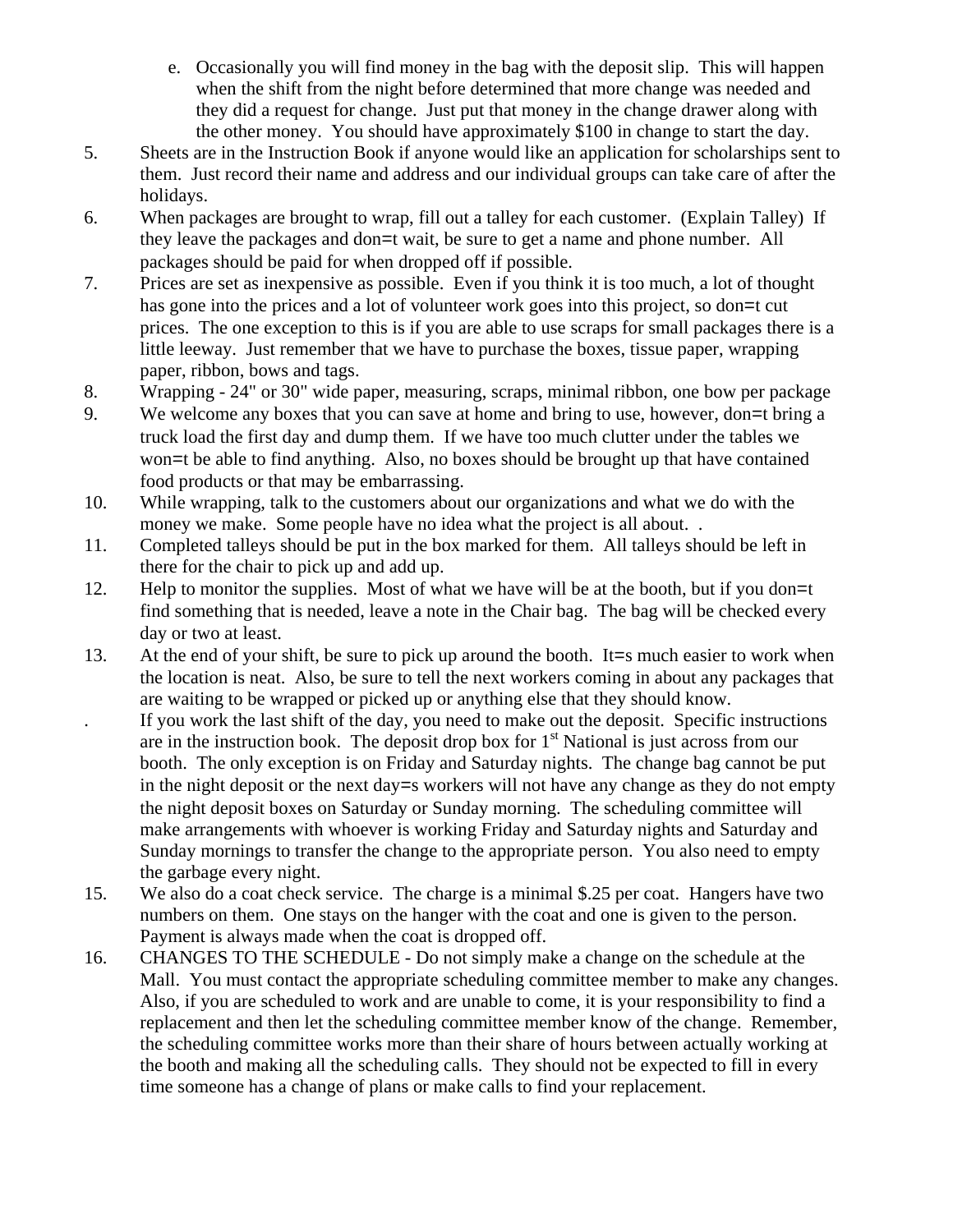### 17. ACT PROFESSIONALLY.

- A. Dress comfortably, but appropriately for the weather. It sometimes gets chilly when it=s cold outside and the doors are opening and closing all the time. If you tend to be cold, dress in layers. Also wear comfortable shoes. We have carpet on the floor to help cushion it, but it=s still a concrete floor.
- B. Eating avoid eating at the booth if possible. If you must, do so discreetly away from customers and their gifts, and our supplies.
- 18. Tips can be accepted, but should just be put in the drawer with the rest of the money. Any tip amounts should be included in the amount paid marked on the tally.

#### **November 2006 News Items**

#### INTERNAL REVENUE SERVICE NOVEMBER 2006 NEWS ITEMS

• Upcoming programs at Tax Talk Today include

▪ Electronic IRS ......................................................................... November 14, 2006

 ▪ Getting Ready for Filing Season 2007 (Part 1 - Individuals)... December 12, 2006. Both programs air live at 1:00 p.m.- 2:00 p.m. Central. Archived programs can also be viewed after the original air date. **http://www.taxtalktoday.tv** 

• IR 2006-159 Online Payment Agreement. As many as 90% of individuals who owe delinguent IRS taxes will now be able to apply online for a payment agreement and get immediate notification of approval.

● IR 2006-152 The Pension Protection Act of 2006 provides retroactive tax relief to military reservists activated after September 11, 2001, and before December 31, 2007. Military reservists called to active duty can receive payments from their IRAs, 401(k) plans and 403(b) tax-sheltered annuities without having to pay the 10 percent early-distribution tax.

• FS-2006-25 New Home Office Expenses fact sheet, explains the rules for deducting home office expenses. Also see links about other factors contributing to the Tax Gap.

• Headliner Volume 179, Unpaid Trust Funds are Serious Businesses, provides information about an employer's responsibilities in regard to employment tax and the Trust Fund Recovery Penalty.

• New Publications 4530, Designated Roth Accounts Under a 401(k) or 403 (b) Plan Frequently Asked Questionsand Publication 4531, 401(k) Plan Checklist are available.

• Issue Management Resolution System: Find the latest issues in the monthly summaries.

● Form 1098-T is not acceptable documentation for educational expenses. Some taxpayers mistakenly believe the form serves as a record of educational expenses paid. However, the form, issued by universities, only documents tuition that the school billed, not what the student paid. Tax professionals can help by making sure all tuition and expenses claimed are backed up with thorough records.

#### **PRACTICE**

● Headliner 181 - Power of Attorney (POA) Questions and Answers This answers many inquiries from tax professionals about the appropriate use of the Power of Attorney (POA).

• IR 2006-155 The new version of the 2006 IRS Special Enrollment Examination (SEE) is ready. The exam now has three sections (Individuals; Businesses; and Representation, Practice and Procedures) that will have about 100 questions.

#### **RECENT TECHNICAL GUIDANCE**

• Tax Year 2006 Directions for Corporations Required to e-file Starting with tax years ending on or after December 31, 2006, corporations with \$10 million or more in assets that file 250 or more returns a year are required to electronically file Forms 1120 and 1120S.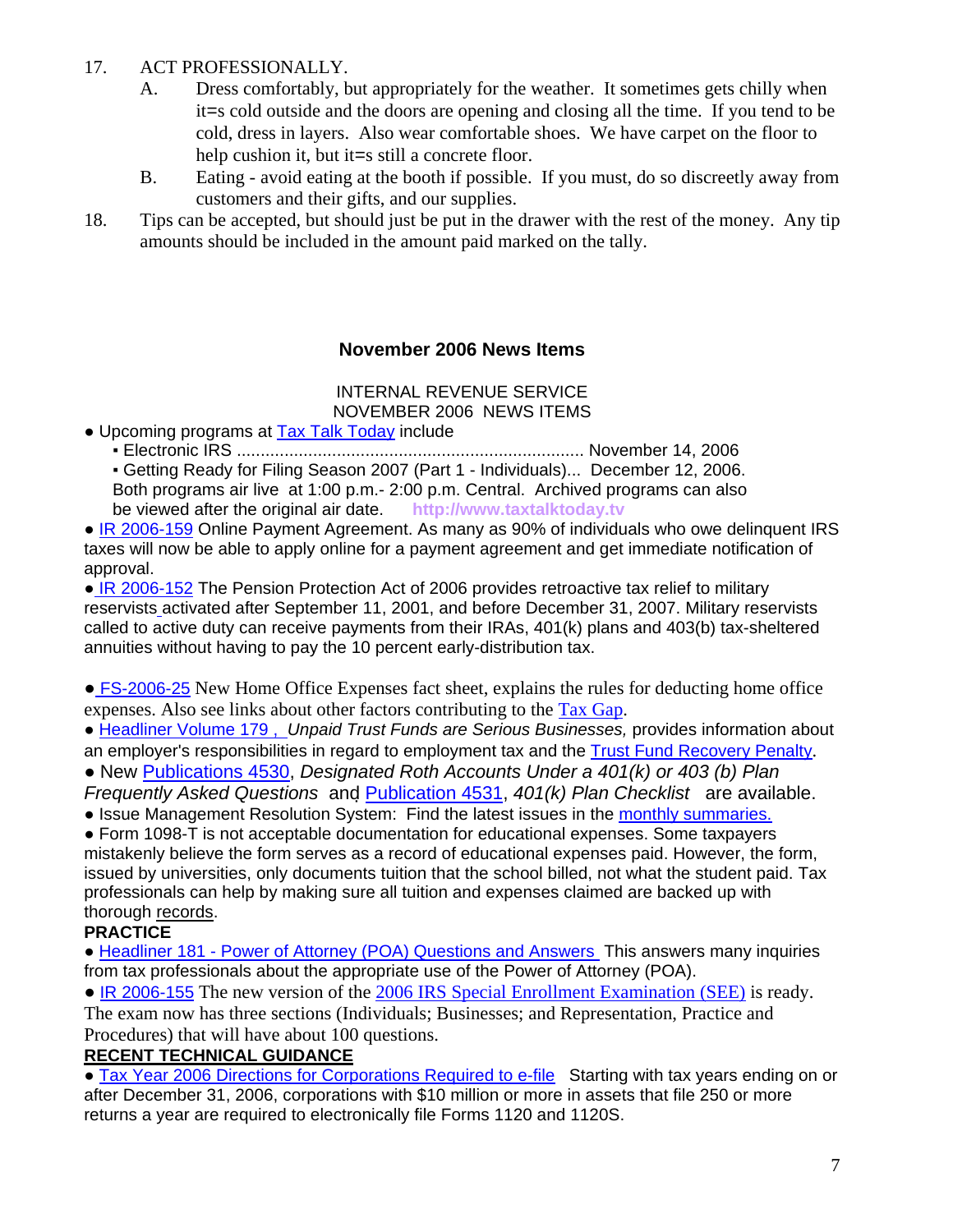• **Employee Plan News** This issue has guidance on the Pension Protection Act of 2006, which affects many Pension Benefit Guaranty Corporation (PBGC) requirements, and has Employee Plans Published Guidance.

• New hybrid vehicles qualifying for energy tax credit are listed in  $\overline{IR}$  2006-154 (Toyota and Lexus ) and IR 2006-165 (Ford)**.** 

• IR 2006-161 Issues proposed regulations that would apply the same rule to exchanges for both private annuities and commercial annuities.

● IR-2006-162, has Cost of living adjustments applicable to dollar limitations for pension plans and other items for tax year 2007.

• IR-2006-163 The Appeals arbitration process is no longer a pilot program but part of business as usual at the IRS. In arbitration the IRS and the taxpayer agree to have a third party make a decision about a factual issue that will be binding on both of them.

• Notice 2006-79 provides an extension of existing transition relief for nonqualified deferred compensation arrangements that will be subject to the requirements of the regulations under section 409A.

• Notice 2006-87 permits individuals who work outside the United States and live in foreign countries with high housing costs to deduct or exclude a greater portion of their housing costs. ● Notice 2006-88 sets forth interim guidance, pending the issuance of regulations, regarding the tax credit under section 45 of the Internal Revenue Code for electricity produced from open-loop biomass.

●Notice 2006-89 sets forth transition relief for plans of Indian tribal governments providing that, pending further guidance, a reasonable and good faith standard applies to such plans to comply with section 906 of the Pension Protection Act of 2006, and that Indian tribal governments have until September 30, 2007 to implement a new plan for commercial employees.

• Notice 2006-90 The IRS will begin charging user fees for all Form 8802 applications (Application for United States Residency Certification) received with a postmark date on or after Nov. 1, 2006. Previously, the IRS had announced these fees would be assessed on applications with a postmark date on or after Oct. 2, 2006. ● Notice 2006-91 explains the circumstances under which the 4-year replacement period under section 1033(e)(2) is extended for livestock sold on account of drought. The Appendix to this notice contains a list of counties that experienced exceptional, extreme, or severe drought conditions during the preceding 12 months. Taxpayers may use this list to determine if an extension is available.

• Notice 2006-92 provides guidance on the alternative fuel and alternative fuel credit and payment provisions added to the Code by the Safe, Accountable, Flexible, Efficient Transportation Equity Act: A Legacy for Users. Further, the notice provides guidance on the imposition of tax on alternative fuels. Also, the notice provides guidance on the excise tax exemption for blood collector organizations added by the Pension Protection Act of 2006.

• Notice 2006-93 provides transitional quidance regarding the new information reporting requirements for payments of tax-exempt interest on State or local bonds. The notice describes the manner in which payers must report tax-exempt interest payments, penalty relief that may be available for inaccurate reporting and transitional provisions regarding backup withholding obligations.

• Notice 2006-95 provides rules interpreting the reasonable mortality charge requirement contained in section  $7702(c)(3)(B)(i)$  of the Internal Revenue Code.  $\bullet$  Notice 2006-96 provides transitional guidance on the new definitions of "qualified appraisal" and "qualified appraiser" for purposes of substantiating deductions for charitable contributions of property.

● Revenue Procedure 2006-41 provides updated rules for employees who are reimbursed for lodging, meals, or incidental expenses while traveling away from home. The revenue procedure also provides an optional method for employees and self-employed individuals who are not reimbursed to use in computing deductible costs.

● Revenue Procedure 2006-42 provides rules for taxpayers to obtain automatic approval to change certain elections to apportion deductions for interest expense and research and experimentation expense under section 861, as a result of the recently enacted domestic production activities deduction under section 199.